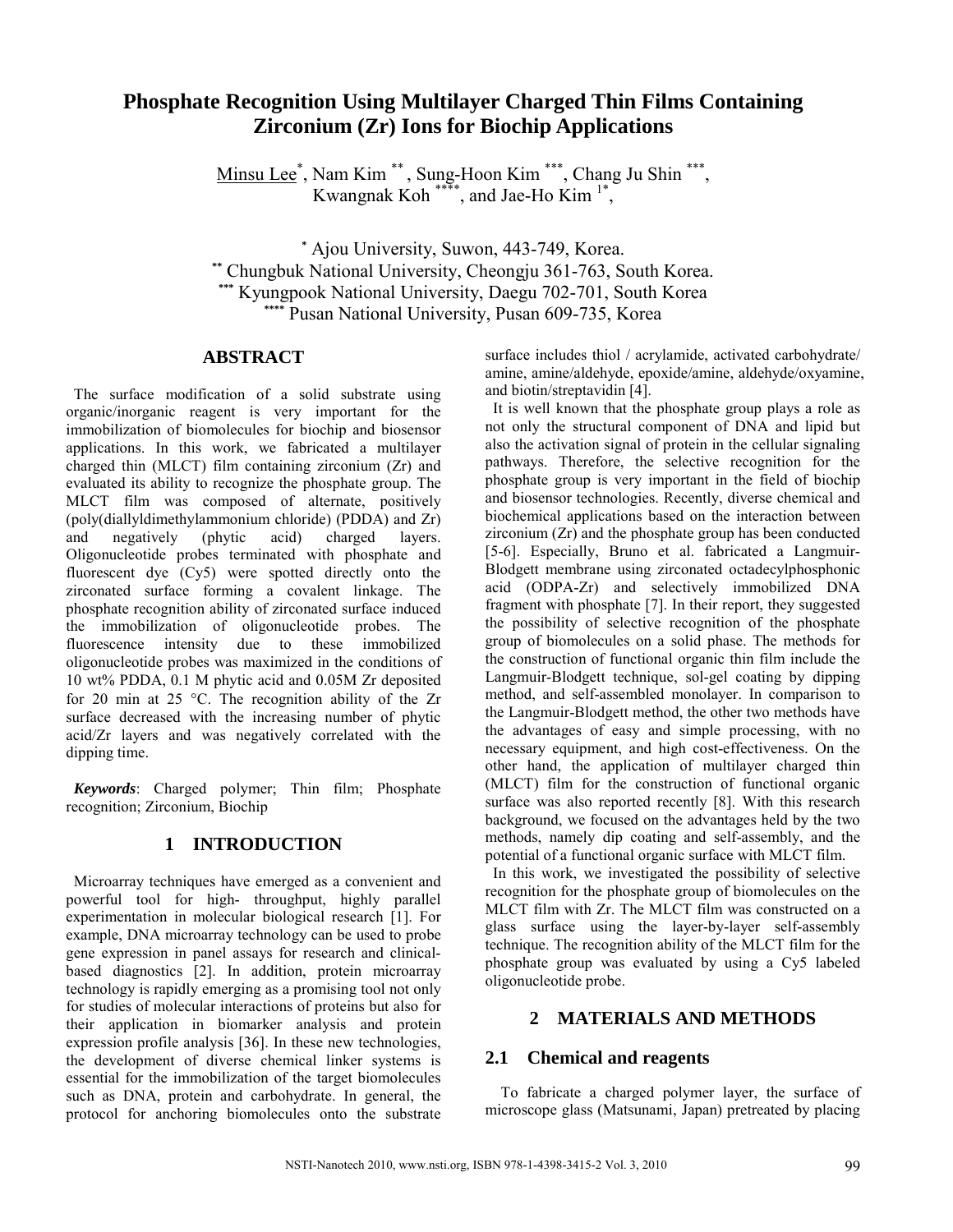it in 2 % KOH aqueous solution under sonication for 30 min, in order to build a negative charge. Poly(diallyldimethylammonium chloride) (PDDA, Mw = 200,000 - 350,000), phytic acid and zirconyl chloride octahydrate (ZrOCl<sub>2</sub>⋅8H<sub>2</sub>O) were purchased from Aldrich (Milwaukee, WI). To avoid interruption by the phosphate group in buffer solution, sodium chloride-sodium citrate buffer (SSC) was used as the buffer solution for the oligonucleotide probe. Sodium citrate. NaCl. oligonucleotide probe. Sodium citrate, NaCl, polyethyleneglycol (PEG), and other reagents were obtained from Sigma Chemicals (St. Louis, MO). Milli-Q grade (>18.2 m $\Omega$ /cm) water was used for the preparation of the sample and buffer solutions. In addition, for the probe fabrication, a 20-mer oligonucleotide (3'- GGGGGGGCAAATGTTTAAGC-5') was synthesized and modified with a fluorescence dye located at the 5' terminal (-5'-Cy5) and the phosphate group located at the 3' terminal (-3- phosphate). In this sequence structure, a poly guanine spacer  $((G)n, n=7)$  was designed to enhance the structural stability of the oligonucleotide probe. It was reported that in the presence of potassium or sodium ions, a strand of poly guanine spacer can form stable, four-stranded helices around the potassium or sodium ions [30]. This characteristic of the poly guanine spacer contributes toward increasing the surface coverage of the probe molecules within a spot area. Cy5-conjugated oligonucleotide probe (phosphate-3' GGGGGGGCAAATGTTTAAGC 5'-Cy5) was used as a probe to estimate the recognition ability of the Zr layer for the phosphate group. The structures of PDDA and phytic acid are shown in figure 1.



Oligonucleotide Probe

Fig. 1. Chemical structure of reagent for construction of charged thin film and sequence structure of Cy5-labeled oligonucleotide probe terminated with phosphate group.

## **2.2 Fabrication of multilayer charged thin film**

PDDA was used as a polyelectrolyte for the preparation of the positively charged, self-assembled film. The glass substrate with a negative charge on its surface was dipped into the different concentration of PDDA solutions (1 wt%) or 10 wt %) and incubated with different incubation time (20, 60, and 90 mins). After the formation of the positively charged, self-assembled, polymer layer, the glass substrate was immersed into a 0.1 M phytic acid solution and

incubated for 20, 60, and 90 mins. Phytic acid has many phosphate residues around the benzene ring. Therefore, it can give a strong negative charge on the glass surface and binds to the Zr atoms as a crystal structure. After the formation of the phytic acid layer with the phosphate group, the glass substrate was dipped into a Zr solution with 0.05 M or 0.5 M concentration. A schematic diagram of the constructed MLCT films is shown in figure 2. For optimizing the thin film condition, the repetition number of phytic acid/Zr layers was increased from 1 to 3. In addition, the dipping time of the glass substrate into the reagent solution was modulated for 20, 60, and 90 mins.



Fig. 2. Schematic diagram of multilayer charged thin film and oligonucleotide probe.

### **2.3 Microarray analysis**

Microarray experiments for immobilization of Cy5 conjugated oligonucleotide probe (20-mer, phosphate-3' GGGGGGGCAAATGTTTAAGC 5'-Cy5) were carried out with a slightly modified version of the method described by MacBeath [9] and Pavlickova et al. [34]. A Cy5-conjugated oligonucleotide was diluted to a working concentration varying between 2μ M and 20 mM in 1X SSC buffer solution with 20% PEG. PEG was added to prevent evaporation of the micro-droplets. This Cy5-conjugated oligonucleotide in 1X SSC solution was then spotted on the surface of the Zr chip with 1 uL volume per spot and incubated at 37°C for 2 h. After incubation for the stable binding event between Zr and phosphate, the chip was then washed twice with current distilled water (DW) for 10 min at room temperature and dried under a stream of nitrogen gas [34]. The immobilized oligonucleotide probes were analyzed by a GenePix 4000B (Axon Instruments, CA, USA) scanner using a 635 nm laser as an excitation source. The signal intensity was quantified with GenePix Pro 6.0 software purchased from Axon Instruments (California, USA).

#### **3 RESULTS AND DISCUSSION**

#### **3.1 Effect of layer repetition**

To evaluate the effect of repeated layers, we examined films with 1, 2 and 3 repeated phytic acid/Zr layer pairs.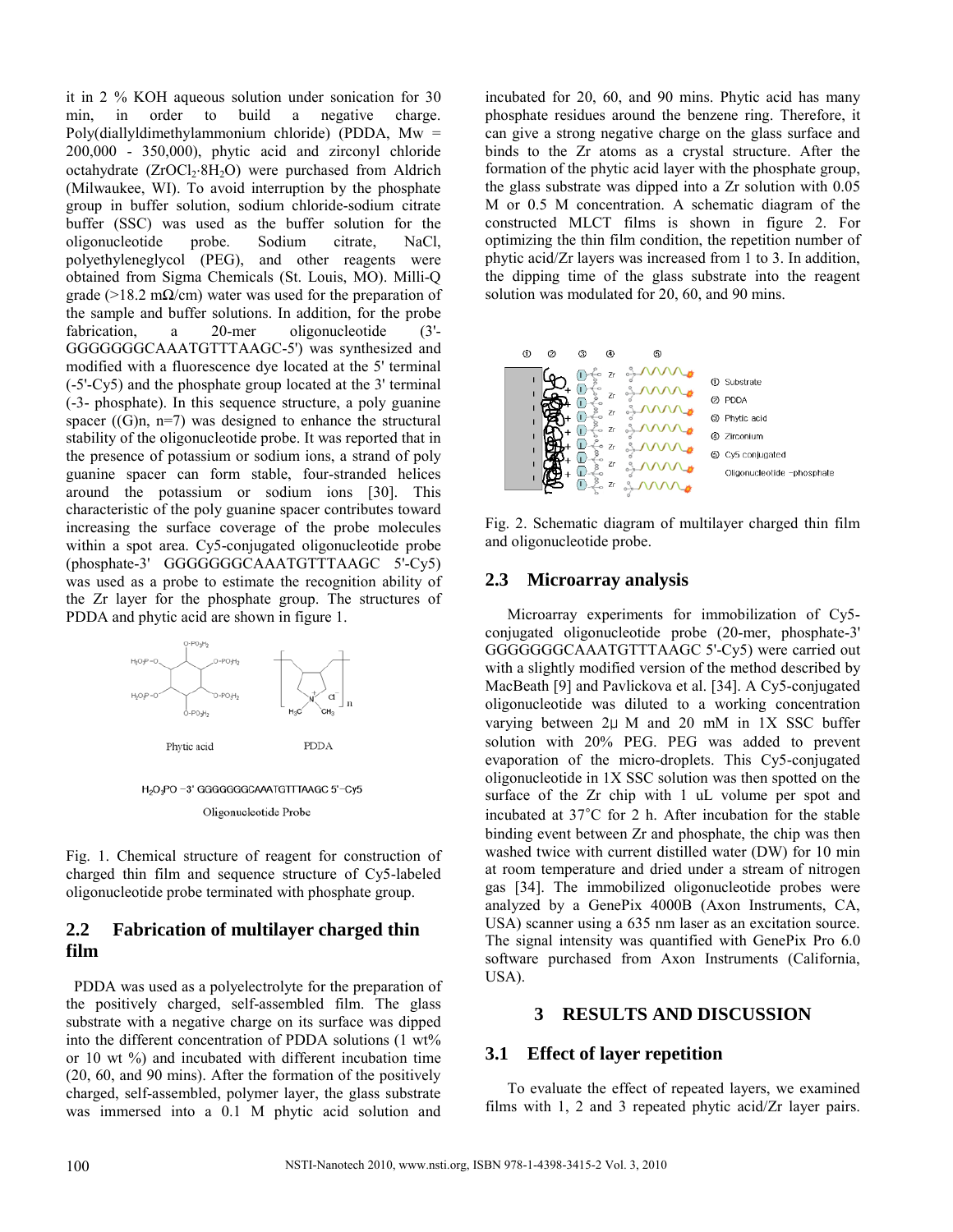Multilayer charged thin film was constructed in the condition of 1 wt% PDDA, 0.1 M phytic acid, and 0.05 M zirconium with 20 min dipping time. The concentration of oligonucleotide probe ranged from 50 mM to 5 mM. As shown in figure 3a, the fluorescence intensity, corresponding to various concentrations of Cy5-labeled oligonucleotide probe solution, decreased with increasing number of thin film phytic acid/Zr layers. Figure 3b shows the plot of the averaged numerical value transferred from the spots of the scanning images and clearly presents the tendency for the fluorescence intensity to decrease with increasing number of repeated layers. These results indicate that the structural stability of the thin film is negatively correlated with the number of repeated phytic acid/Zr layers. The structural stability of the thin film is essential for the establishment of a crystal structure between the Zr atoms and phosphate group in the oligonucleotide probe. However, based on these results, we postulate that the increased number of repeated phytic acid/Zr layers excessively lengthens the dipping time, which may explain the unstable structure of positively (PDDA) and negatively (phytic acid) charged layers.



Fig. 3. Microarray images and plot of fluorescence intensity according to the number of layer repetitions. (a) Microarray image. The number under each image indicates the repetition number of phytic acid/zirconium layers. (b) Plot of fluorescence intensity

### **3.2 Effect of zirconium layer existence**

To estimate the role of the Zr layer in recognizing the phosphate group MLCT films, with or without Zr as the final layer, were constructed on the same glass surface. Figure 4 shows the microarray images and plot of fluorescence intensity according to the probe concentration on the MLCT film with or without Zr. In the case with Zr condition, the fluorescence intensity started to increase remarkably from a probe concentration of 20 uM, due to the anchoring of the oligonucleotide probe. However, in the case without Zr condition, fluorescence intensity keep the baseline level until the probe concentration of 20 uM, and total increase of fluorescence intensity at the maximun probe concentration was very small. Figure 4 shows that the fluorescence intensity at the same probe concentration was higher in the substrate surface with Zr, compared to

that without, as a recognition layer for the phosphate group. The S/N ratio at the highest probe concentration was 5.052 and 2.041 in the conditions with and without the Zr layer, respectively. As the Zr layer is terminated in oxide and hydroxide ions in the aqueous condition, we understand that the Zr surface can interact to the terminal phosphate group with strong binding and to the backbone phosphate group with weak interaction.



Fig. 4. Scan images and plot of fluorescence intensity corresponding to the recognition of the phosphate group on the multilayer charged thin film with and without zirconium layer. (a) Scan images of microarray. (b) Plot of fluorescence intensity.

## **3.3 Effect of positively charged polymer contents**

To optimize the condition of the positively charged polymer layer, Zr substrates with two different PDDA concentrations (1 and 10 wt,%) were fabricated and tested. The 10 wt% PDDA substrates showed a remarkable increase in fluorescence intensity due to the recognition of oligonucleotide probes compared to the 1 wt% PDDA substrate (figure 5). From the numerical values of the fluorescence scanning images, the S/N ratio at the highest probe concentration was 11.98 and 2.21 for 10 and 1 wt % PDDA, respectively. This remarkable difference confirmed that the PDDA content can affect the construction of the next layer in MLCT films. These results presented in figure 5 indicated that the low PDDA content affected and disturbed the fabrication of the stable, phytic acid/Zr layer.

Multilayer charged thin film was constructed in the condition of 0.1 M phytic acid, and 0.05 M zirconium with 20 min dipping time. The prepared MLCT films have charged polymer contents with 1 wt% and 10 wt% PDDA, respectively. The concentration of oligonucleotide probe ranged from 50 mM to 5 M.